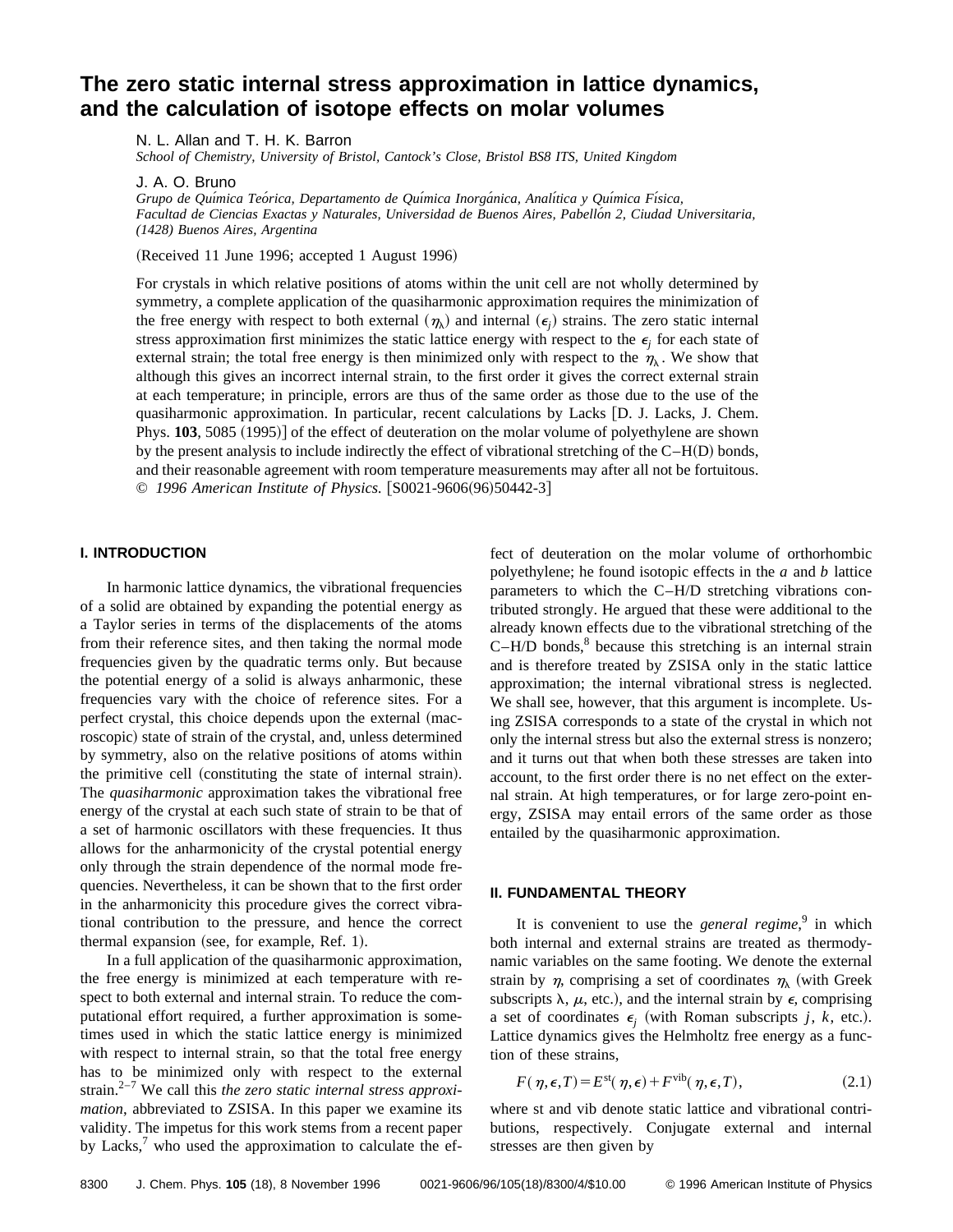$$
t_{\lambda} = \frac{1}{V} \left( \frac{\partial F}{\partial \eta_{\lambda}} \right)_{\eta', \epsilon, T} = t_{\lambda}^{\text{st}} + t_{\lambda}^{\text{vib}};
$$
  

$$
\tau_{j} = \frac{1}{V} \left( \frac{\partial F}{\partial \epsilon_{j}} \right)_{\eta, \epsilon', T} = \tau_{j}^{\text{st}} + \tau_{j}^{\text{vib}}.
$$
 (2.2)

where the subscripts  $\eta'$  or  $\epsilon'$  denote that all the  $\eta$  or  $\epsilon$  are kept constant except for the differentiation variable. When the crystal is in internal equilibrium the  $\tau_i$  are all zero and the  $t_{\lambda}$  are the macroscopic stresses. Otherwise, both external and internal stresses depend upon the coordinate system chosen to represent the internal strain (see Sec. III).

At the true minimum of the free energy both  $t$  and  $\tau$  are zero; in contrast, the state selected by ZSISA is given by the conditions

$$
\tau_j^{\text{st}} = 0, \quad \left(\frac{\partial F}{\partial \eta_\mu}\right)_{\eta', \tau^{\text{st}}, T} = 0. \tag{2.3}
$$

The first of these conditions shows that the internal stress is given by  $\tau_j = \tau_j^{\text{vib}}$ . The external stress must be derived from the second condition.

Before doing this we must first distinguish between elastic constants in different thermodynamic regimes. In the general regime elastic constants are denoted by script capitals.<sup>9</sup> The isothermal stiffnesses can be obtained by differentiating the computed free energy

$$
\mathcal{E}_{\lambda\mu}^{T} = \frac{1}{V} \left( \frac{\partial^2 F}{\partial \eta_{\lambda} \partial \eta_{\mu}} \right)_{\eta', \epsilon, T}; \ \mathcal{E}_{\lambda k}^{T} = \frac{1}{V} \left( \frac{\partial^2 F}{\partial \eta_{\lambda} \partial \epsilon_k} \right)_{\eta', \epsilon', T} = \mathcal{E}_{k\lambda}^{T};
$$
\n
$$
\mathcal{E}_{jk}^{T} = \frac{1}{V} \left( \frac{\partial^2 F}{\partial \epsilon_j \partial \epsilon_k} \right)_{\eta, \epsilon', T}.
$$
\n(2.4)

Compliances in the general regime are defined by

$$
\mathscr{S}_{\lambda\mu}^{T} = \left(\frac{\partial \eta_{\lambda}}{\partial t_{\mu}}\right)_{t',\tau,T}; \ \mathscr{S}_{\lambda k}^{T} = \left(\frac{\partial \eta_{\lambda}}{\partial \tau_{k}}\right)_{t,\tau',T} = \left(\frac{\partial \epsilon_{k}}{\partial t_{\lambda}}\right)_{t',\tau,T} = \mathscr{S}_{k\lambda}^{T};
$$
\n
$$
\mathscr{S}_{jk}^{T} = \left(\frac{\partial \epsilon_{j}}{\partial \tau_{k}}\right)_{t,\tau',T}.
$$
\n(2.5)

They can be computed by inverting the (symmetric) total stiffness matrix  $\mathscr{C}^{\tilde{T}}$ ; thus

$$
\mathcal{S}_{\lambda\mu}\mathcal{C}_{\mu\nu} + \mathcal{S}_{\lambda l}\mathcal{C}_{l\nu} = \delta_{\lambda\nu}; \quad \mathcal{S}_{\lambda\mu}\mathcal{C}_{\mu j} + \mathcal{S}_{\lambda l}\mathcal{C}_{l j} = 0; \n\mathcal{S}_{j\mu}\mathcal{C}_{\mu k} + \mathcal{S}_{jl}\mathcal{C}_{lk} = \delta_{jk};
$$
\n(2.6)

here and throughout this paper repeated suffices imply summation. The *macroscopic regime* describes laboratory conditions, in which the internal stress is constant (zero). In terms of the general regime, the macroscopic stiffnesses and compliances are therefore given by

$$
C_{\lambda\mu}^T = \frac{1}{V} \left( \frac{\partial^2 F}{\partial \eta_\lambda \partial \eta_\mu} \right)_{\eta', \tau, T}; \quad S_{\lambda\mu}^T = \left( \frac{\partial \eta_\lambda}{\partial t_\mu} \right)_{t', \tau, T}.
$$
 (2.7)

The first of Eqs.  $(2.5)$  show that the macroscopic compliances  $S_{\lambda\mu}$  are identical to the compliances  $\mathcal{S}_{\lambda\mu}$  in the general regime. Inverting the submatrix  $\mathcal{S}_{\lambda\mu}$  thus gives the macroscopic stiffnesses  $C_{\lambda\mu}$ . Finally,<sup>10</sup> we use gothic letters for a third, *internal*, regime in which the external strain  $\eta$  is held constant. The stiffnesses in this regime are identical to the  $\mathcal{C}_{ik}$  in the internal submatrix of the general regime, and the compliances  $\mathfrak{S}_{jk}$  can therefore be obtained by inverting this submatrix,

$$
\mathcal{C}_{jl}\mathfrak{S}_{lk}=\delta_{jk}\,. \tag{2.8}
$$

We can now return to the second of Eqs.  $(2.3)$ . By manipulation of partial differentials (see, e.g., Appendix  $2$  of Ref. 9) it becomes

$$
\left(\frac{\partial F}{\partial \eta_{\mu}}\right)_{\eta',\epsilon,T} + \left(\frac{\partial F}{\partial \epsilon_k}\right)_{\eta,\epsilon',T} \left(\frac{\partial \epsilon_k}{\partial \eta_{\mu}}\right)_{\eta',\tau^{\text{st}},T} = 0. \tag{2.9}
$$

The derivative  $(\partial \epsilon_k / \partial \eta_\mu)_{\eta',\tau^{\text{st}},T}$  is purely a property of the static lattice, and so the condition of constant *T* can be dropped. Equation  $(2.9)$  then gives

$$
t_{\mu} = -\tau_k \left(\frac{\partial \epsilon_k}{\partial \eta_{\mu}}\right)_{\eta',\tau^{\text{st}}},\tag{2.10}
$$

where the last derivative can be expanded in the form

$$
\left(\frac{\partial \epsilon_k}{\partial \eta_\mu}\right)_{\eta',\tau^{\text{st}}} = -\left(\frac{\partial \epsilon_k}{\partial \tau_j^{\text{st}}}\right)_{\eta,\tau^{\text{st}'}} \left(\frac{\partial \tau_j^{\text{st}}}{\partial \eta_\mu}\right)_{\eta',\epsilon} = -\mathfrak{S}_{kj}^{\text{st}} \mathcal{E}_{j\mu}^{\text{st}}.
$$
\n(2.11)

ZSISA is thus seen to correspond to a state under external stresses

$$
t_{\mu} = \tau_k^{\text{vib}} \mathfrak{S}_{kj}^{\text{st}} \mathcal{E}_{j\mu}^{\text{st}}
$$
 (2.12)

since Eqs. (2.2) and (2.3) give  $\tau_k = \tau_k^{\text{vib}}$ . If the solid is now allowed to relax to the true equilibrium, so that the external stress changes by  $-t_{\mu}$  and the internal stress by  $-\tau_{k}$ , then to the first order the resultant change in external strain is

$$
\Delta \eta_{\lambda} \approx -\mathcal{S}_{\lambda\mu}^T t_{\mu} - \mathcal{S}_{\lambda l}^T \tau_l \tag{2.13}
$$

$$
\approx -\mathscr{S}_{\lambda\mu}^T \mathfrak{S}_{kj}^{\text{st}} \mathscr{S}_{j\mu}^{\text{st}} \tau_k^{\text{vib}} - \mathscr{S}_{\lambda l}^T \tau_l^{\text{vib}}.
$$
\n(2.14)

Since  $\tau_k^{\text{vib}}$  is already of the first order, we can neglect the difference between static and isothermal elastic constants, and drop the superscripts *T* and st. The matrices  $\mathcal C$  and  $\mathcal S$  are symmetric by definition [Eqs.  $(2.4)$ ] and so the second of Eqs. (2.6) enables us to substitute  $-\mathcal{S}_{\lambda l}\mathcal{C}_{jl}$  for  $\mathcal{S}_{\lambda \mu}\mathcal{C}_{j\mu}$ . Using also Eq. (2.8) and the symmetry of  $\mathfrak{S}_{ik}$ , we find

$$
\Delta \eta_{\lambda} \approx \mathcal{S}_{\lambda l} \mathcal{C}_{jl} \mathfrak{S}_{kj} \tau_k^{\text{vib}} - \mathcal{S}_{\lambda l} \tau_l^{\text{vib}} \approx \mathcal{S}_{\lambda l} (\delta_{lk} \tau_k^{\text{vib}} - \tau_l^{\text{vib}}) = 0
$$
\n(2.15)

confirming that to first order the true equilibrium external strain is the same as that given by ZSISA. However, ZSISA does not give the correct internal strain, for which a similar argument, using the third of Eqs.  $(2.6)$ , gives

$$
\Delta \epsilon_j = -\mathfrak{S}_{jk} \tau_k^{\text{vib}}.
$$
\n(2.16)

These results are illustrated graphically in Fig. 1. The contours of  $E^{\text{st}}$  (dotted) and *F* (continuous) in  $\eta - \epsilon$  space are shown for a system with one external and one internal strain coordinate. The continuous line shows the states of strain allowed by ZSISA, joining points on static contours with vertical tangents. The point where this line touches a contour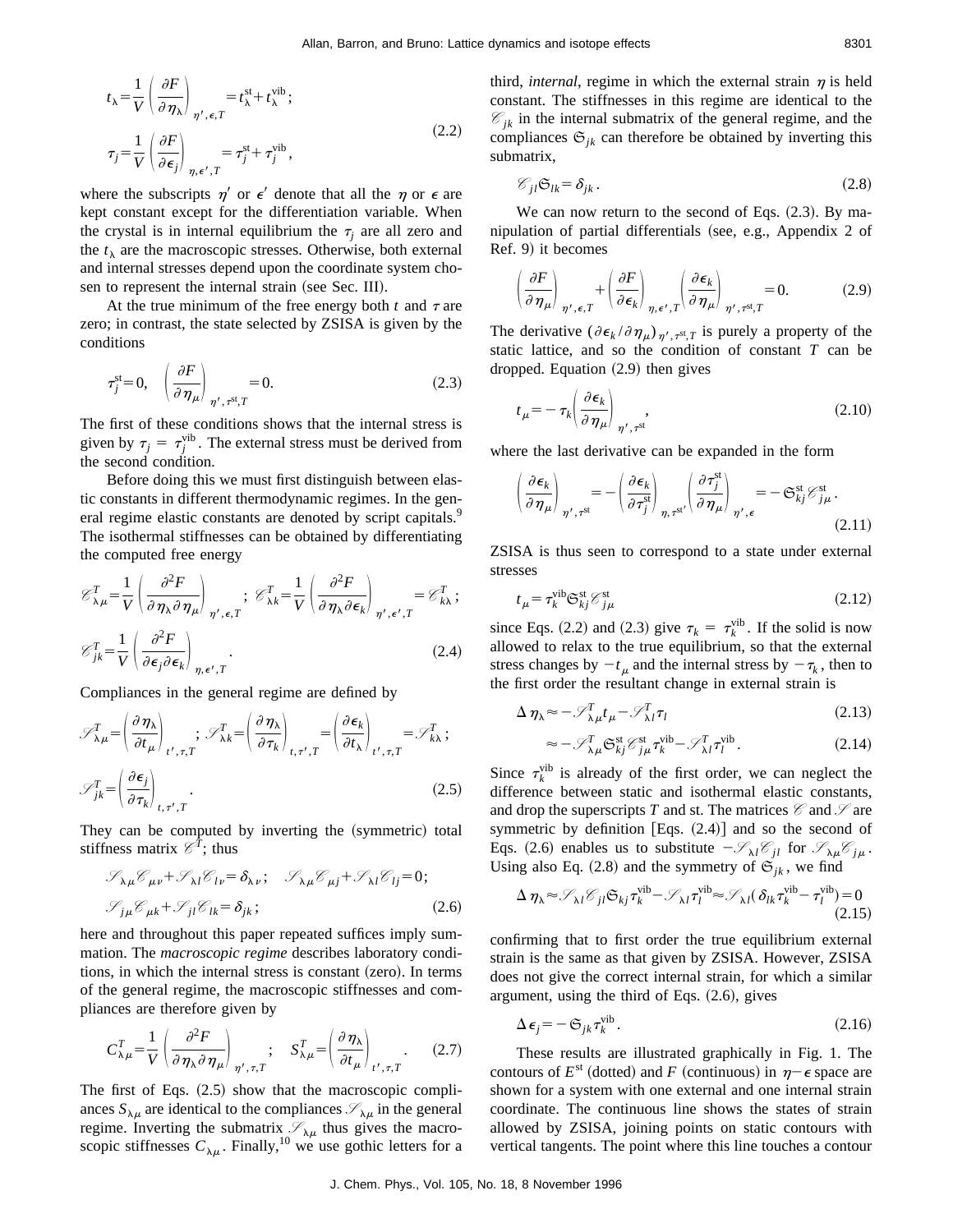

FIG. 1. Energy contours for a system with one external and one internal strain.  $\cdots$ ,  $E^{st}$ ; —, *F*. The continuous line shows the states of strain allowed by ZSISA. The point  $\Delta$  marks the equilibrium state of strain of the static lattice, the point  $*$  the true equilibrium at temperature  $T$  and the point  $\blacklozenge$  the state of strain given by ZSISA.

of *F* is the state obtained by then minimizing *F*. To a first approximation the contours are identical sets of similar concentric ellipses, but with different minima, and the continuous line is straight. From this it is straightforward to show analytically, and very easy to show geometrically (by projecting the figure on to a plane such that the ellipses become circles), that the true minimum of  $F$  lies directly above this point, giving the same external strain.

The effect that higher order terms will have on the validity of ZSISA is not obvious. We may indeed expect the elasticity of the crystal in its equilibrium state of strain to be softer than that of the static lattice in equilibrium, but provided that all stiffnesses soften proportionately the shape of the contours in Fig. 1 will not alter. The argument remains valid, as can be seen also from Eq.  $(2.14)$ , where the isothermal stiffnesses will be simply proportional to the static stiffnesses and the compliances will be proportional by a reciprocal factor. In general, however, stiffnesses will not soften proportionately, so that the ellipses will change shape and orientation; furthermore, contours will depart from elliptical shape with increasing distance from the minima. Computations on specific models are needed to investigate when the consequent inaccuracy of ZSISA becomes significant.

#### **III. A ONE-DIMENSIONAL MODEL**

The formal analysis given above raises questions of physical interpretation. In particular, what is the nature of the external and internal stresses  $t_{\lambda}$  and  $\tau_j$ , and why can they be relaxed from the ZSISA state towards true equilibrium without disturbing the external strain? Such questions are conveniently addressed by taking a specific model.

Consider then the linear chain of diatomic molecules shown in Fig. 2. To relate this model to the energy contours in Fig. 1, we must first define external and internal strain coordinates. The external coordinate is the macroscopic

$$
\begin{array}{c}\n a \\
\hline\n\end{array}
$$

FIG. 2. Linear chain of diatomic molecules.

strain, but the choice of internal coordinate is arbitrary; here we choose it to be the dilation of a molecule. The strain coordinates are then

$$
\eta = (a - a_0)/a_0, \quad \epsilon = (r - r_0)/r_0,\tag{3.1}
$$

where  $a_0$  and  $r_0$  are the dimensions at the static lattice energy minimum. To the lowest order the intermolecular and intramolecular tensions in the static lattice are then

$$
T_{\lambda}^{\text{st}} = \lambda (a_0 \eta - r_0 \epsilon), \quad T_{\mu}^{\text{st}} = \mu (r_0 \epsilon), \tag{3.2}
$$

where  $\lambda$  and  $\mu$  are Hooke's Law constants. The static lattice energy per unit length is

$$
\frac{1}{2a_0} \left[ \lambda (a_0 \eta - r_0 \epsilon)^2 + \mu (r_0 \epsilon)^2 \right]
$$
 (3.3)

as illustrated by the dotted elliptical contours of Fig. 1. The static stresses  $t^{\text{st}}$  and  $\tau^{\text{st}}$  (which for a one-dimensional model have the dimensions of force) are obtained by differentiating this expression with respect to  $\eta$  and  $\epsilon$ , respectively,

$$
t^{\text{st}} = \lambda (a_0 \eta - r_0 \epsilon) = T_\lambda^{\text{st}}, \qquad (3.4)
$$

$$
\tau^{\text{st}} = \frac{1}{a_0} \left[ -\lambda r_0 (a_0 \eta - r_0 \epsilon) + \mu r_0^2 \epsilon \right] = \frac{r_0}{a_0} \left( T_\mu^{\text{st}} - T_\lambda^{\text{st}} \right). \tag{3.5}
$$

We see immediately that the ZSISA condition  $\tau^{\text{st}}=0$  is equivalent to  $T_{\mu}^{\text{st}} = T_{\lambda}^{\text{st}}$ , an obvious condition for internal equilibrium, requiring

$$
\epsilon = {\lambda a_0 / [(\lambda + \mu) r_0]} \eta \tag{3.6}
$$

and that when the condition is satisfied,  $t<sup>st</sup>$  gives the correct macroscopic static stress. However, when  $T_{\mu}^{\text{st}} \neq T_{\lambda}^{\text{st}}$  the values not only of  $\tau$ <sup>st</sup> but also of  $t$ <sup>st</sup> depend on our original choice of internal strain coordinate; for example, if we had chosen  $\epsilon$  to be the dilation of the intermolecular springs, the roles of  $\lambda$ and  $\mu$  would have been interchanged, giving  $t^{\text{st}}$  equal to  $T^{\text{st}}_{\mu}$ instead of  $T_\lambda^{\text{st}}$ . It follows that  $t^{\text{st}}$  has a simple physical meaning only if there is internal equilibrium, when the model corresponds to laboratory conditions. Otherwise, the displacement from internal equilibrium must be maintained by additional applied forces (summing to zero) acting on the atoms in each unit cell; the external applied forces then depend on where and how the internal forces are applied. These unphysical stresses arise in calculations either when an approximation like ZSISA is used that forbids the lattice to reach its true internal equilibrium, or when separate stresses are derived from different components of a total free energy.

We next consider the expansion of the lattice caused by the lattice vibrations, and in agreement with Fig. 1 suppose that the anharmonicity of the springs is such that at the new